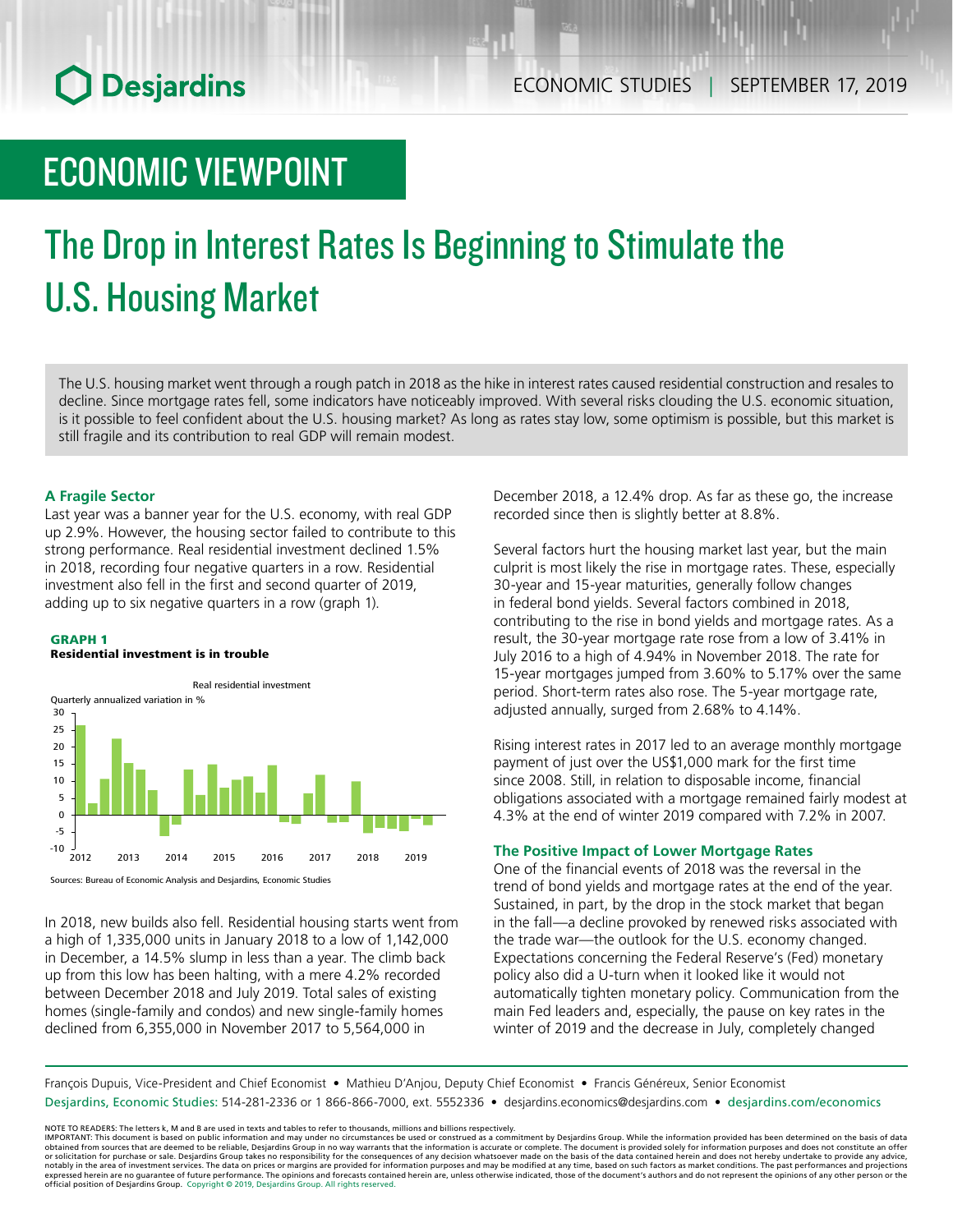things for the bond market. Thirty-year rates went from a high of 3.45% at the beginning of November 2018 to a historical low of 1.95% at the end of August 2019. The 150-point tumble in 30-year rates obviously had parallel consequences on the U.S. mortgage market. Fixed, 30-year mortgage rates went from a high of 4.94% to only 3.55%, the lowest rate since 2016.

Lower mortgage rates ended up stimulating the residential real estate market, as shown by the rise in home sales since the end of 2018 (graph 2). However, the increase was much bigger in terms of new single-family home sales, which climbed to just over 30%, while existing home sales only rose 10% (graph 3).

## GRAPH 2

Rate cuts help the housing market



Sources: National Association of Realtors, U.S. Census Bureau and Desjardins, Economic Studies

#### GRAPH 3

Home sales have taken off, in part, following mortgage rate cuts



Sources: National Association of Realtors, U.S. Census Bureau and Desjardins, Economic Studies

The drop in mortgage rates also reignited demand for mortgages. According to the financial institutions surveyed by the Fed, demand was consistently down from the summer of 2016 to the spring of 2019. But the trend reversed in the summer. The survey now shows a net increase in demand for loans (graph 4). This jump could continue to encourage home sales for the coming months and quarters. Still, the same financial institutions signal that they are continuing to moderately tighten credit conditions for new mortgages.

#### GRAPH 4





Home builders have also noticed an improvement. The NAHB home builder confidence index erased a large part of the drop it saw at the end of 2018 (graph 5). In a stock market turnaround compared with 2018, builders have performed better until now in 2019 than the S&P 500 index (graph 6).



Builder confidence is up, but below early 2018 levels



Sources: National Association of Realtors, U.S. Census Bureau and Desjardins, Economic Studies

#### GRAPH 6

Builder performance on the stock market was better this year, but it failed to make up for the delay in 2018



Sources: Datastream and Desjardins, Economic Studies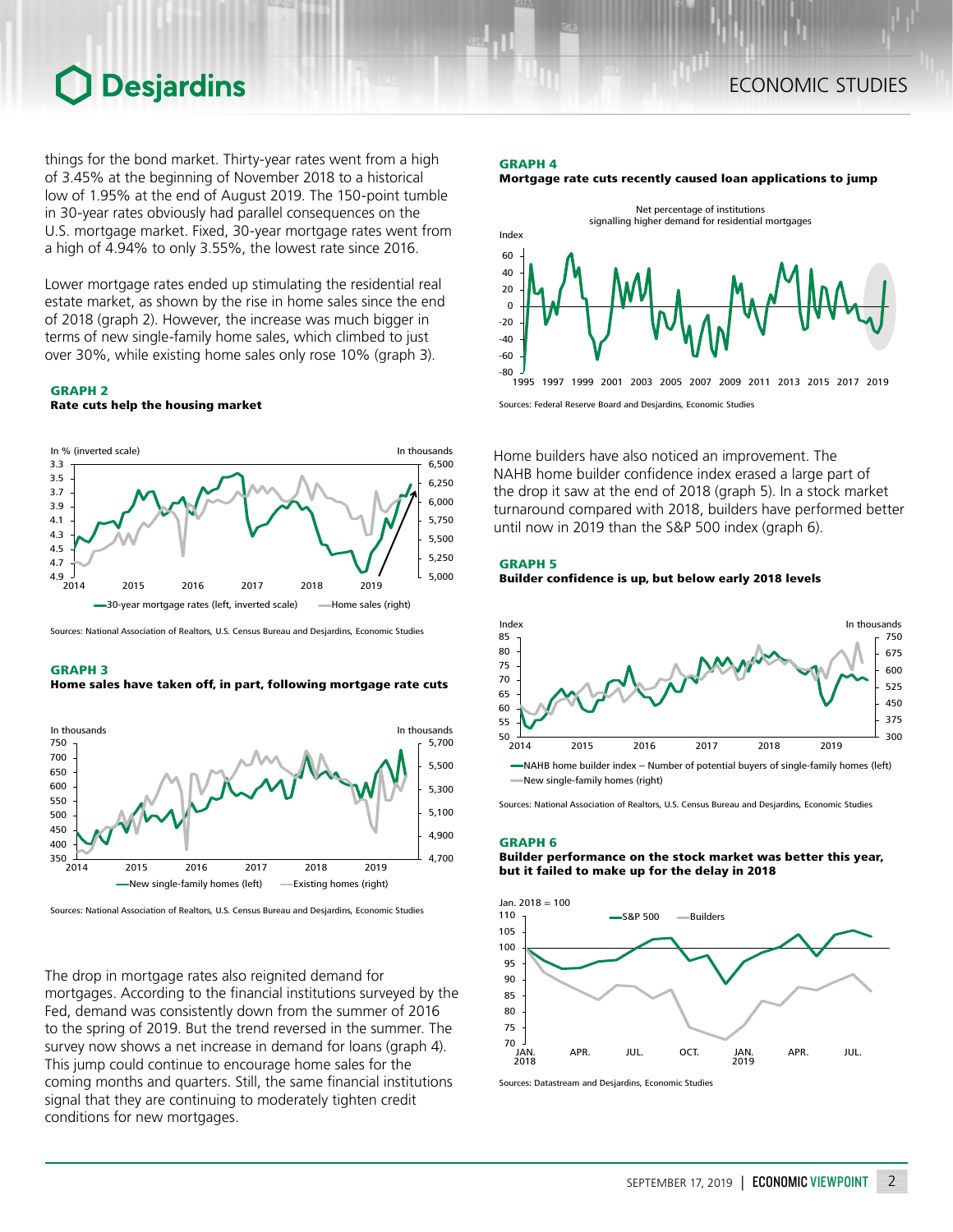### **An Improvement That Is Slow to Support Construction**

The increase in sales is already helping to ease an imbalance that was beginning to form in the residential market. In recent years, the number of unsold, new single-family homes rose. Normally, the inventory-to-sales ratio for single-family homes is fairly close to that of existing homes. However, this ratio has been inching up since 2016 (graph 7), suggesting that supply is seriously outpacing demand—a worrying trend that could, at the very least, signal a repeat of the start of the 2008 crisis. Fortunately, the inventory-to-sales ratio has started to come down, reflecting both the recent hike in sales and the somewhat stagnating construction sector.

### GRAPH 7

New home inventories rose



Sources: National Association of Realtors, U.S. Census Bureau and Desjardins, Economic Studies

While sales of new single-family homes have risen significantly since mortgage rates came down, the number of newly constructed single-family homes and building permits issued have remained more stable (graph 8). In addition, there doesn't appear to be an acceleration in multi-unit housing construction.

#### GRAPH 8

#### New builds did not follow the recent surge in sales



Sources: U.S. Census Bureau and Desjardins, Economic Studies

One of the reasons for the imbalance in the new home sector is the cost difference between a new home and an existing home. This phenomenon is a consequence of the real estate bubble that burst at the end of the 2000s. Still, the feeling in recent quarters has been that this spread is narrowing bit by bit as new home prices stabilize due to excess supply (graph 9). According to the Conference Board consumer confidence index, new home buying intentions also improved somewhat in recent months (graph 10).

#### GRAPH 9

#### The cost of a new home seems to be a problem, but the spread with existing homes is narrowing



Sources: National Association of Realtors, U.S. Census Bureau and Desjardins, Economic Studies

#### GRAPH 10

Buying intentions for existing homes remain high and those for new homes are rising



Sources: Conference Board and Desjardins, Economic Studies

The construction slowdown has had an impact on the job market. The pace of jobs creation directly relating to new residential buildings (construction and specialized entrepreneurs) has clearly fallen since the beginning of 2018 (graph 11 on page 4). Still, it appears that supply may have also tightened, leading to a shortage in some areas.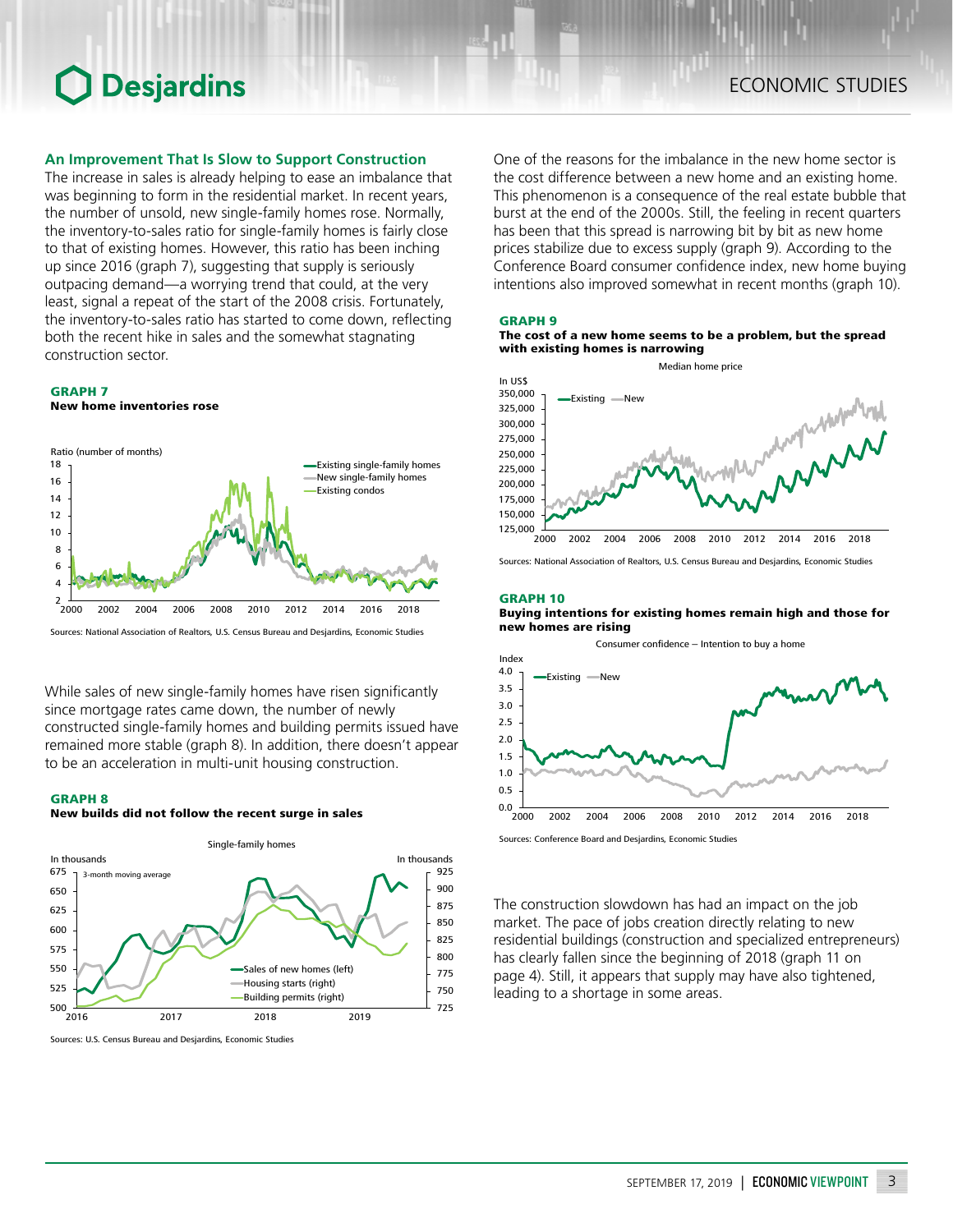#### GRAPH 11





#### **Other Limitations**

Aside from the housing market's situation brought on, in large part, by interest rate changes, other factors are influencing the residential sector.

Urban planning rules and **regulatory restrictions** are limiting housing construction and preventing adequate supply. This is especially the case in areas where demand is high for economic and demographic reasons. The example most often cited is the San Francisco area, where the boom in new information technology has increased demand for workers and housing, but where the restrictions on construction are significant. According to an [article](https://www.bloomberg.com/news/articles/2017-06-23/why-can-t-they-build-more-homes-where-the-jobs-are) in Bloomberg, 373,000 new jobs were created in San Francisco over five years, but only 58,000 residential building permits were issued during that same period. This phenomenon can be seen to a lesser degree in other major cities, especially in the western and northwestern United States.

The tight supply, especially in the big cities, is clashing with what **new buyers prefer**. More than previous generations in the same age, who opted mostly for the suburbs, millennials seem to prefer to live in city centres, creating an imbalance between supply and demand.

Over the long term, **demographic shifts** may explain in large part the changes in demand for homes. As in most advanced countries, population growth is slowing in the United States. The growth in the age range of first-time buyers, i.e., 25-40 year olds, seems to have peaked in the mid-2010s and should be lower from now on according to U.S. Census Bureau forecasts.

**Fiscal policy** is also a factor that can influence the real estate market. The tax reform rolled out at the end of 2017 by the Trump administration changed the game in many ways. Since personal income tax was first implemented in the early 20th century, the interest paid on mortgages has been deductible. However, the 2017 reform tightened up some of the criteria. To be deductible, the balance of the loan must be less than

US\$750,000, rather than US\$1,000,000. In addition, interest on a loan for a second home is no longer deductible (except if the loan is to be used to renovate). Less direct but just as important, the local tax deduction (state and municipal taxes, property taxes and sales taxes) was capped at US\$10,000. These measures were perceived as potentially harmful for areas where home prices were already high or those with high local tax rates. Still, the national effect of these measures seemed modest until now.1

**Credit constraints** can also affect demand for homes. Historically-low interest rates have made homes more affordable, but past price increases are making residential investments relatively costly, especially for first-time buyers. Additionally, young households are often saddled with significant student debt; the cost of a college or university education has climbed considerably over the last few decades. According to the New York Fed, 10% of student loans are seriously delinquent.

The trade war may also have an impact through the cost of materials. The U.S. **tariff hike** on Canadian softwood lumber and on steel and aluminum imports and on almost all goods from China seems to have led to upward pressure on building materials (graph 12). According to the producer price index, inflation is now twice as high in the construction sector than it is for the entire economy.





Sources: Bureau of Labor Statistics and Desjardins, Economic Studies

The Trump administration's more restrictive policy regarding **immigration** and visitors is also leaving the real estate market hamstrung. It is one of the factors that has led to a drop in foreigners buying homes. Sales to foreigners plummeted from US\$121B between April 2017 and March 2018 to US\$78B between April 2018 and March 2019, a 36% drop. The decline is mostly seen among Chinese buyers. As for supply, the restrictions concerning immigration seem to be causing problems for builders

<sup>1</sup> Jim TANKERSLEY and Ben CASSELMAN, *[As Mortgage-Interest Deduction](https://www.nytimes.com/2019/08/04/business/economy/mortgage-interest-deduction-tax.html)  [Vanishes, Housing Market Offers a Shrug](https://www.nytimes.com/2019/08/04/business/economy/mortgage-interest-deduction-tax.html)*, *The New York Times*, Economy, August 4, 2019. (Consulted September 10, 2019).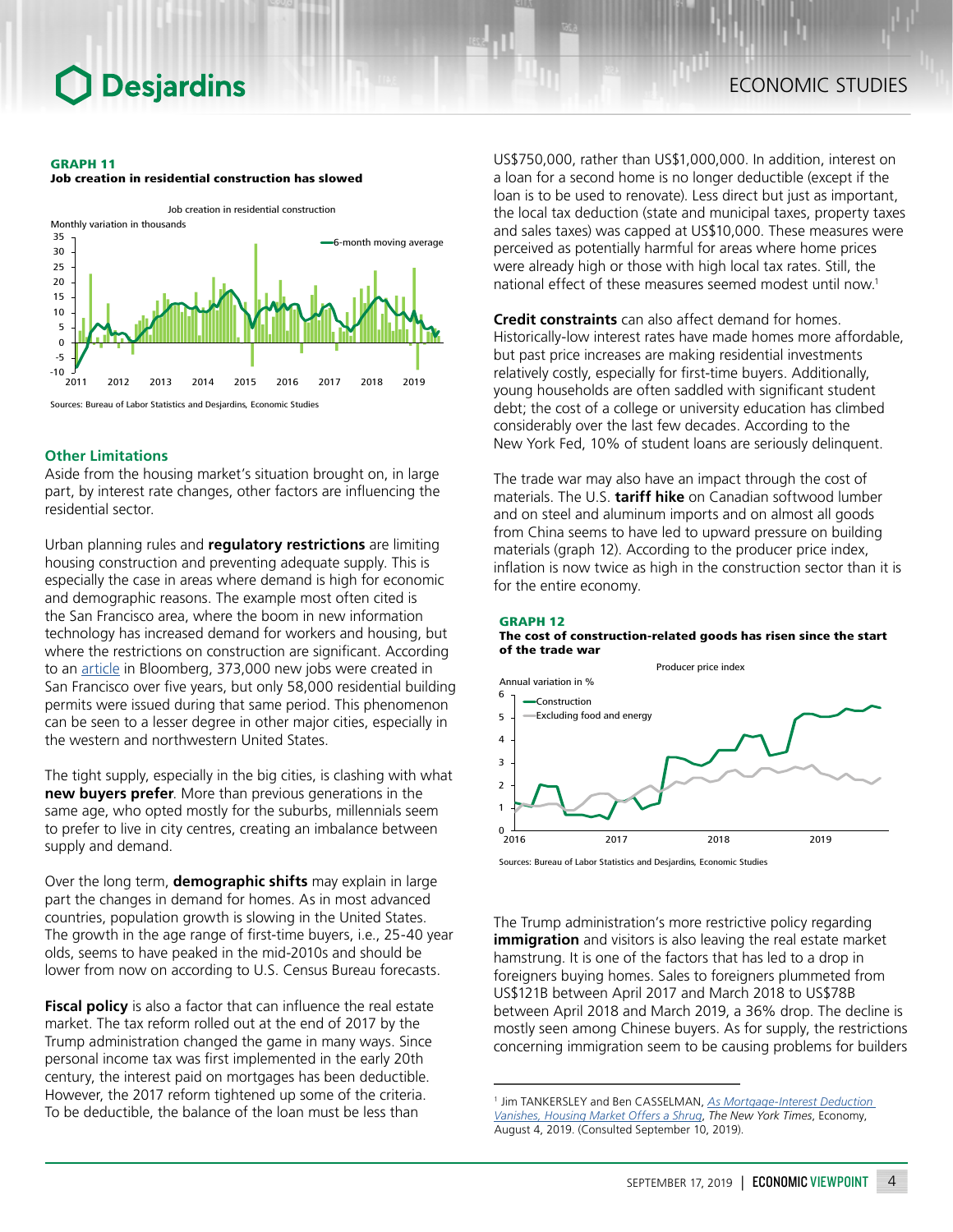## ECONOMIC STUDIES

## **O** Desjardins

who are struggling to find workers in some areas. Moreover, immigrants are more likely to work in construction (and services) than workers born in the United States. In 2016, immigrants represented nearly 25% of construction workers.<sup>2</sup> In some states, the appeal to foreign-born workers is even more pronounced: more than 40% in California and Texas, and 37% in New York and Nevada. The restrictions on immigration seem to have already had an impact: in the Dallas area, the labour bottleneck could add roughly US\$6,000 to the cost of each house and delay delivery by two months.<sup>3</sup>

### **House Prices Are Slowing Down**

As mentioned, new single-family home prices are slowing down, helping to balance the spread with existing home prices somewhat despite the constraints in the construction sector. Yet, we also see a slowdown in prices for existing homes.

It should be pointed out that the rise in prices since the real estate market hit a low in 2012 is far from negligible. For example, after falling 33.9% from its high in 2006, the S&P/Case-Shiller index for the 20 major cities climbed 58.1% from the low until June 2019 (graph 13). Beginning in January 2018, the index surpassed its 2006 peak. It's important to remember that, when adjusted for inflation, the S&P/Case-Shiller index remains 18% below its previous peak.

#### GRAPH 13

#### Existing home prices in current dollars returned to their pre-crisis peak



Sources: Standard & Poor's, Bureau of Labor Statistics and Desjardins, Economic Studies

The S&P/Case-Shiller index's nominal growth (with no adjustment for inflation) posted an average 12-month variation of 6.0% between 2014 and 2018. This variation fell to only 2.2% since the beginning of 2019, indicating a fairly major, even worrisome,

#### GRAPH 14

Latest monthly variations in existing home prices are lower, and the annual variation is slowing



Sources: Standard & Poor's and Desjardins, Economic Studies

slowdown (graph 14). Most of the index's 20 cities are posting marked slowdowns (see appendix on page 7).

The deceleration can be explained by several of the factors restricting demand mentioned above and perhaps by a more sluggish U.S. economy. Still, it seems to relate more to past interest rate hikes. In this case, it's easy to believe that the downtrend will soon stop and that prices will now adjust to the mortgage rate cuts that began almost a year ago. If sales are stimulated by lower rates, as we are starting to see, then prices should follow suit.

### **If the Economy Is Strong, Will Housing Grow?**

A popular saying equates a booming construction industry with a booming economy. Yet we've seen that, in the United States, this was not the case in 2018 and early 2019. And now that several housing indicators appear to have improved, especially sales and credit applications, the feeling is that other areas of the economy are worse off. This is the case with the sectors most affected by the trade war. Nevertheless, the economy should continue to grow—albeit at a slower pace—giving the real estate market a chance to maintain its recent improvement. Still, one essential condition can't change: mortgage interest rates must stay low. Our forecasts are based on rates remaining low (graph 15). This

#### GRAPH 15 Mortgage rates should remain low



Sources: Datastream and Desjardins, Economic Studies

<sup>2</sup> Natalia SINIAVSKAIA, *[Immigrant Workers in the Construction Labor Force](https://www.nahbclassic.org/fileUpload_details.aspx?contentTypeID=3&contentID=260375&subContentID=708405)*, National Association of Home Builders, *NAHB Economics – Special Studies*, January 2, 2018, 13 p.

<sup>3</sup> Eduardo PORTER, *Short of Workers, U.S. [Builders and Farmers Crave](https://www.nytimes.com/2019/04/03/business/economy/immigration-labor-economy.html)  [More Immigrants](https://www.nytimes.com/2019/04/03/business/economy/immigration-labor-economy.html)*, *The New York Times*, Economy, April 3, 2019. (Consulted September 10, 2019).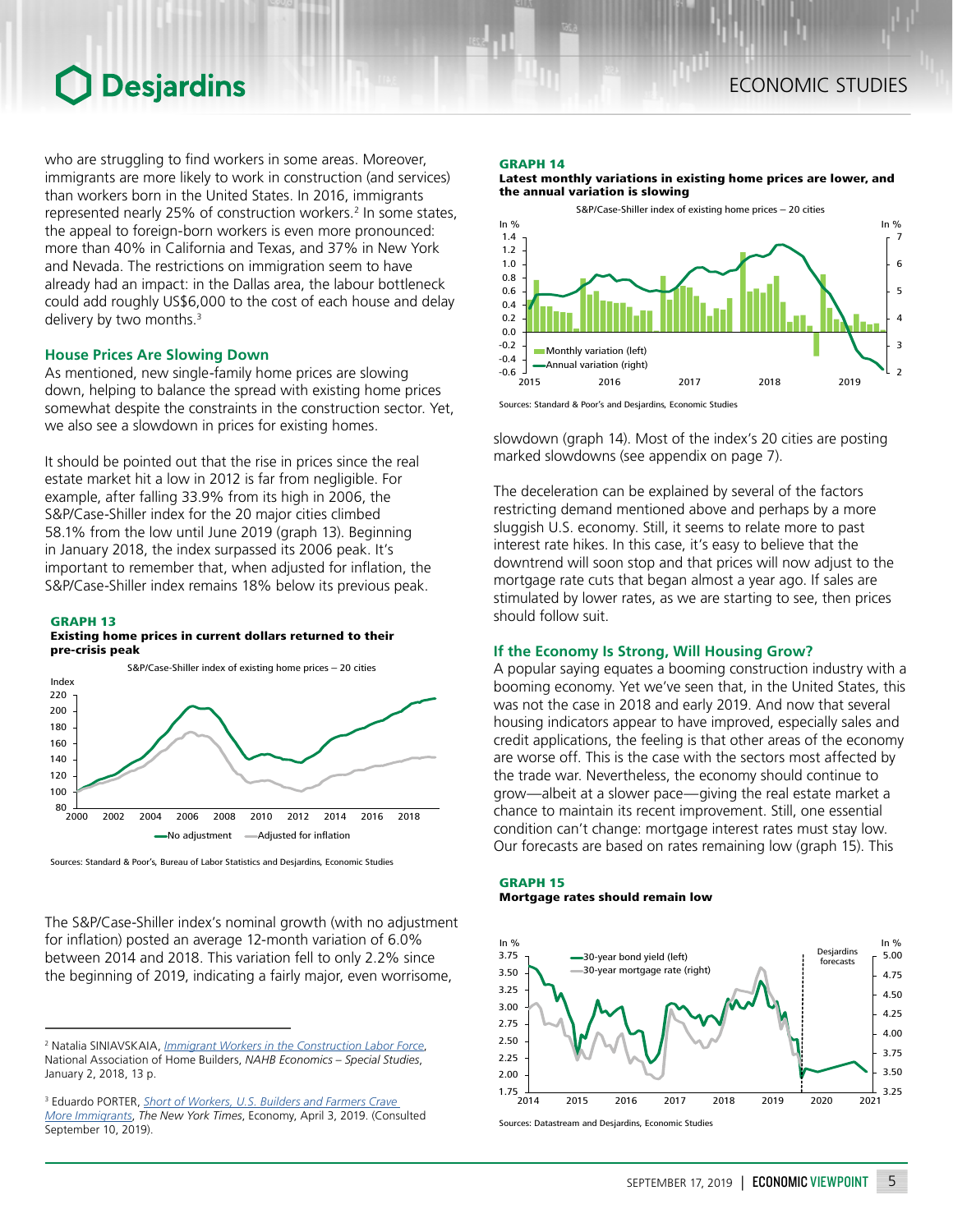## ECONOMIC STUDIES

#### GRAPH 16

Building starts should slightly surpass their recent trend



Sources: U.S. Census Bureau and Desjardins, Economic Studies

### GRAPH 17

#### The housing recovery is a positive factor for retail sales



Sources: National Association of Realtors, U.S. Census Bureau and Desjardins, Economic Studies

should help maintain a certain level of new builds (graph 16). After several quarters of negative support, residential investment should, from now on, contribute positively to real GDP growth. Additionally, the residential real estate market's more solid performance will have positive consequences for consumption by supporting certain types of retail sales (graph 17). That being said, the primary risks threatening the U.S. and global economies must not materialize in the coming months either. A deterioration of the economic situation that would lead to a reversal in the job market and a drop in confidence and of financial markets would cut short the improvement in the housing market.

Francis Généreux, Senior Economist